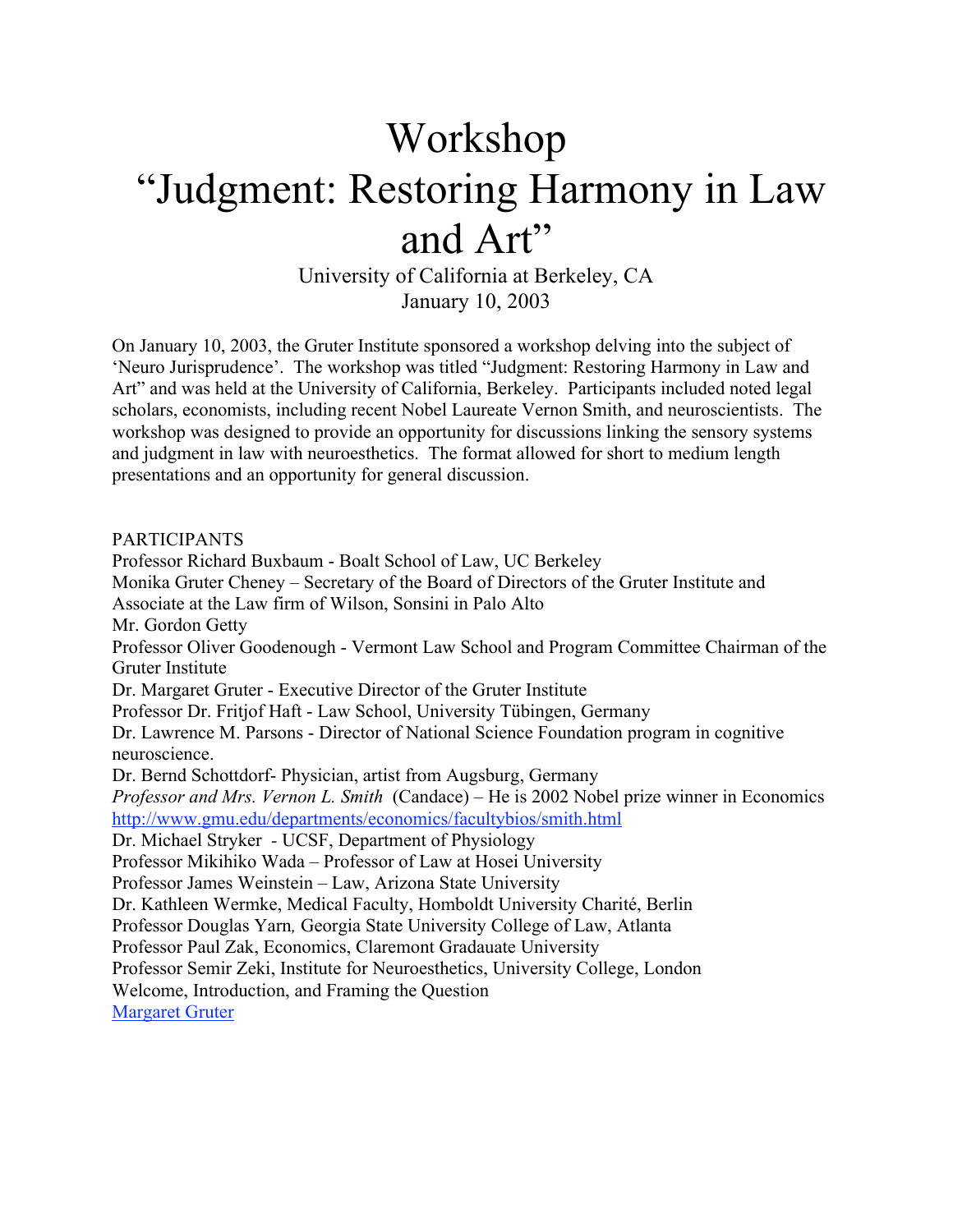Judgment and Harmony in Art, Architecture and Music: Proportion? Semir Zeki Discussants –Bernd Schottdorf, Oliver Goodenough

Judgment and Harmony: Cognitive Processes; Cognitive Links? Michael Stryker

Harmonic Cries and Complex Melodies of Human Infants Kathleen Wermke Discussants - Lawrence Parsons, Paul Zak

Judgment and Harmony in Economics: Equilibria? Vernon Smith Discussants - Paul Zak, Oliver Goodenough

Judgment and Harmony in Law: Justice? Fritiof Haft Mikihiko Wada Discussants – Doug Yarn, Richard Buxbaum

Recap and Discussion

James Weinstein, Monika Gruter Cheney, Semir Zeki

The Gruter Institute workshop was held in conjunction with the second annual conference of the Institute of Neuroesthetics scheduled for the next day (http://brain.berkeley.edu/~plaisir/ ). That evening, Gordon Getty hosted a dinner in honor of Vernon Smith, 2002 Nobel Laureate in economics. Professor Smith and Mr. Getty are active members of the Gruter Institute's Advisory Board along with prominent legal scholars, neuroscientists, economists and others. Both participate in the research and seminars sponsored by the Gruter Institute including the annual conference at Squaw Valley. In remarks that evening, Margaret Gruter, Executive director of the Gruter Institute, acknowledged the contributions of both Professor Smith and Mr. Getty to the field of economics and particularly for their support of multidisciplinary research and teaching designed to integrate law, economics and the social sciences with biology and neuroscience.

## **JUDGEMENT: RESTORING HARMONY IN LAW AND ART**

January 10, 2003 Opening remarks by Margaret Gruter

Welcome. Before we start I would like to share with you some ideas that inspired today's program.

We are in the middle of a scientific revolution - this time aimed not externally, into the cosmos, but internally, into the workings of the human brain. The last decade has produced breathtaking advances in our understanding of the basis of human thought. We are joined today by some of the established and emerging stars of that research. Semir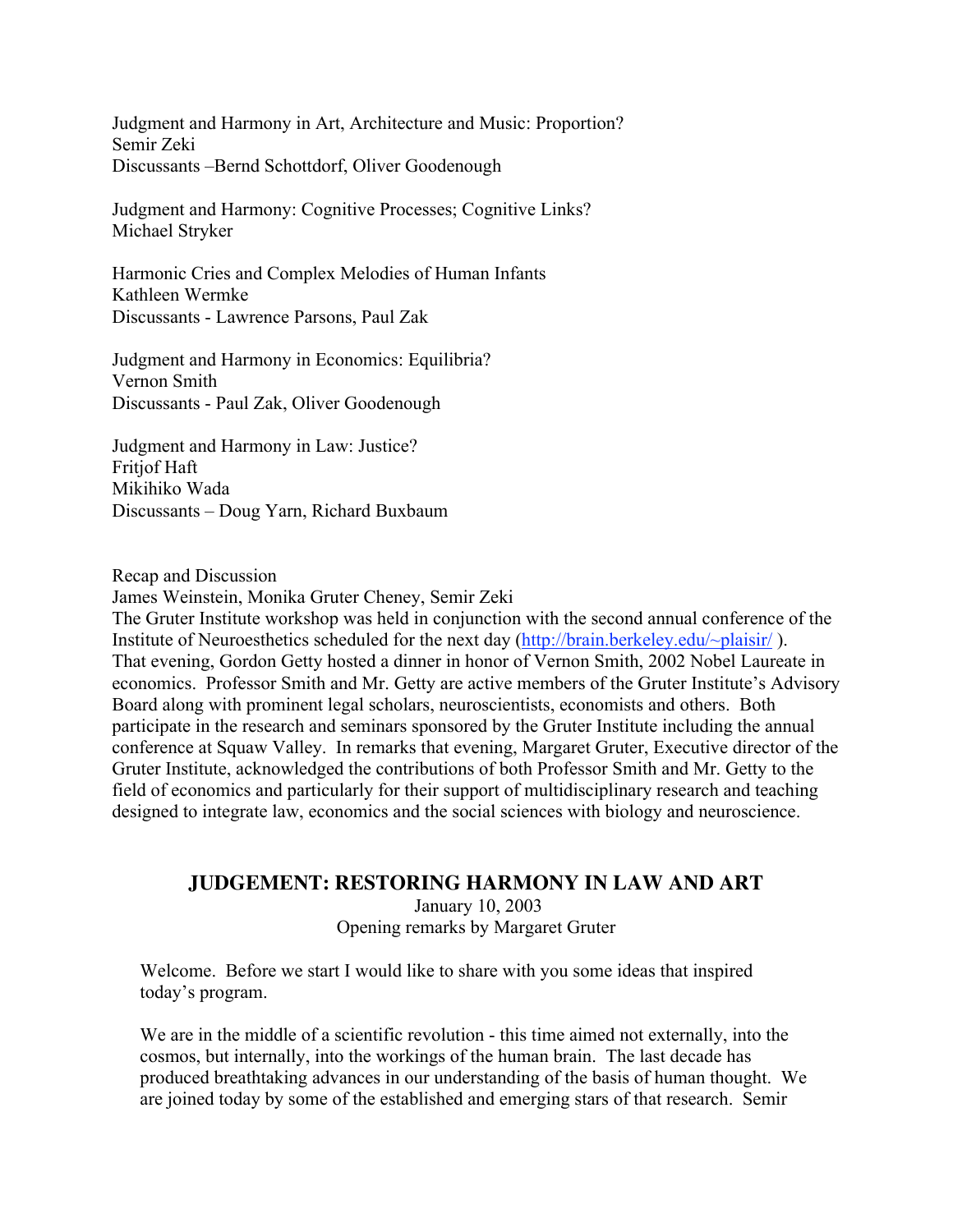Zeki and Michael Stryker have each made fundamental contributions to the understanding of vision. The groundbreaking work of Lawrence Parsons on the neural basis of cognition has helped us understand reasoning, music and imagery. Kathleen Wermke is unraveling the auditory and vocal capacities of infants.

These advances are not only hugely important in their own right; they are also catalyzing leaps forward in a number of disciplines outside of neuroscience. This interdisciplinary work cannot help but be very, very fruitful. The evidence for this prediction is all around us in this room today. We are gathered here in Berkeley in anticipation of a meeting on Neuroesthetics - the application of the new neuroscience to questions of artistic expression. The founding intelligence of this field, Semir Zeki, is with us, joined by Gordon Getty, Lawrence Parsons and Bernd Schottdorf, all presenters in tomorrow's conference.

Our gathering is also honored by the participation of Vernon Smith. Vernon's work has brought economics back from the realm of grand speculation to an empirically rooted, experimental science. As he predicts, the combination of this approach with the insights and tools of neuroscience will drive the next great advances in our understanding of Homo economicus. In his acceptance speech in December at the Nobel Ceremony in Stockholm, Vernon expressed his confidence that the work of his colleague Kevin McCabe will bring a Nobel Prize to him some time down the road for his work in the new field of Neuroeconomics. Paul Zak, here today as well, is collaborating with Vernon and Kevin on neuroeconomics. Symbolizing the new convergence of disciplines, he has academic appointments in both economics and neuroscience, and may well earn his own place in Stockholm some day.

Neuroeconomics and Neuroesthetics are joined at today's session by another emerging field. Let me add Neurojurisprudence to the list. Since it was founded, the Gruter Institute has explored the fundamental importance of the brain for the understanding of law. This work has been carried on by its Research Fellows, represented here today by Oliver Goodenough, Fritjof Haft, Kathleen Wermke, Douglas Yarn, and Paul Zak, by its board members, including Richard Buxbaum and Monika Gruter Cheney and by such long-time friends as Miki Wada and James Weinstein. I would like to highlight in particular Oliver Goodenough's work using neurological tools in understanding legal problem solving. He will continue this work in Berlin this year. I hope you will forgive me for mentioning my own efforts, but I think that my 1992 book Law and the Mind may justly be called one of the founding texts in Neurojurisprudence.

The growing popular interest in the interdisciplinary use of neuroscience is also well attested to today in the presence of Marilia Duffles of the Financial Times and the Economist, Carl Hall of the San Francisco Examiner, and Prof. Jo Ann Caplin of the Ithaca College Media Program.

But we have not all come together today simply to congratulate ourselves, although congratulations are certainly due to many here. We are still only part way along the path to understanding, and have our work cut out for us today. Our topic is JUDGEMENT: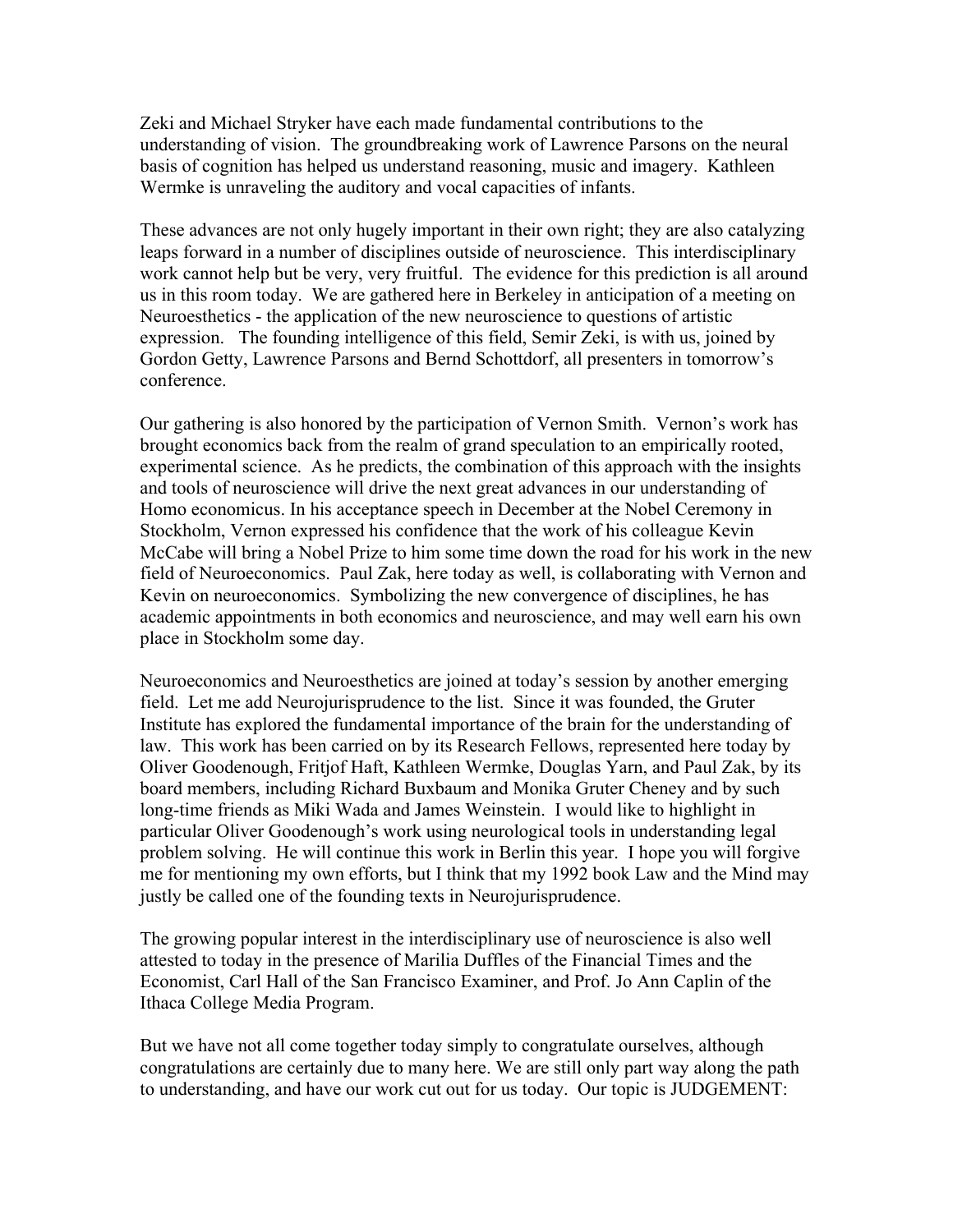RESTORING HARMONY IN LAW AND ART. The implication is that the esthetic concept of harmony, about which we will hear so much at tomorrow's meeting, may be deeply linked with how we form our legal judgments as well, and that the linkage is best explored through the lens of neurology and working processes of the brain. The neurologists who will lead off our discussions will help us explore the brain processes that are studied in turn in the three borrowing disciplines – economics – aesthetics - and law. In my view, the neurological systems that deal with the experiences of all senses must sort out and balance the input, then reconcile the "feelings" evoked, and eventually shape behavior. These processes are often "unknown" to the individual, working out their conclusions on the other side of the veil of consciousness. Esthetically, the individual feels happy or sad; he feels if something is beautiful or ugly or something in between. In an economic context, he feels whether he can trust, take a risk or wait before committing to some economic venture. In the realm of justice, the individual when faced by various situations feels what is right or wrong

The brain processes involved may be very similar, perhaps almost identical for the three categories. Does the idea of harmony, with competing and clashing input somehow brought into balance, play a key role? If there is such a connection, the people in this room are certainly the ones to make it, and I will sit down soon so that we can begin to tackle the problem.

But as much as I look forward to today's presentations and discussions, in my role as Executive Director of The Gruter Institute I am reminded that this is still only a piece of the work to be done in pushing out the boundaries of Neurojurisprudence. The Institute has been very fortunate to attract leading scientists and scholars interested in exploring together the brain processes influencing the interaction between behavior and the law. It is my desire to continue and bring closer together yet the teamwork we started. Together we will explore the new frontier, to the benefit of aesthetics, of economics and of the law. I envision a program of research and scholarship in Neuroesthetics,

Neurojurispudence and Neuroeconomics. Among the goals of this program are:

- Establishing the scientific basis of property
- Mapping the pathways in the brain from the sensory systems to judgement, providing equilibrium and balancing conflicting demands.
- Exploring the need to satisfy individual desires and the necessity of reciprocity within society
- Investigating how the brain copes with reconciling conflicting tasks and conclusions
- Examining the interplay of neurological structures and of neurochemistry in these processes; forinstance, the possible production of endorphins may make a person feel good when he follows rules

We have already begun to pursue some of these goals. Our team working in the Windows for Justice project can supply data on early development in childhood and puberty. These are years when the sense of justice is formed to decide between right and wrong in the society where the individual lives. I believe that this process is very much involved in developing rules concerning property – owning, possessing, sharing, etc., particularly at an early age. This data can help us to understand what kind of rules have been established in the brain by the time a person reaches puberty about right or wrong,